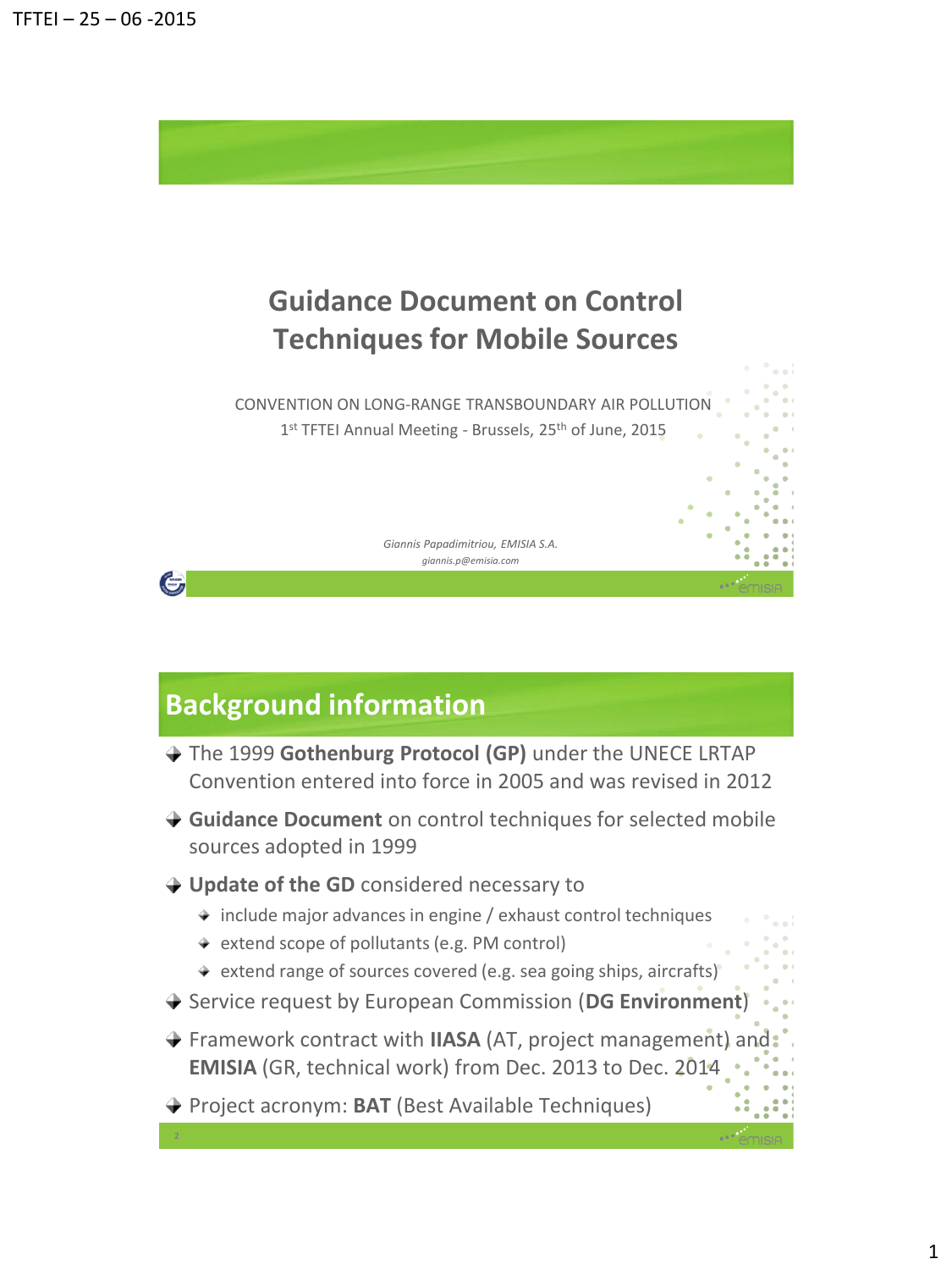

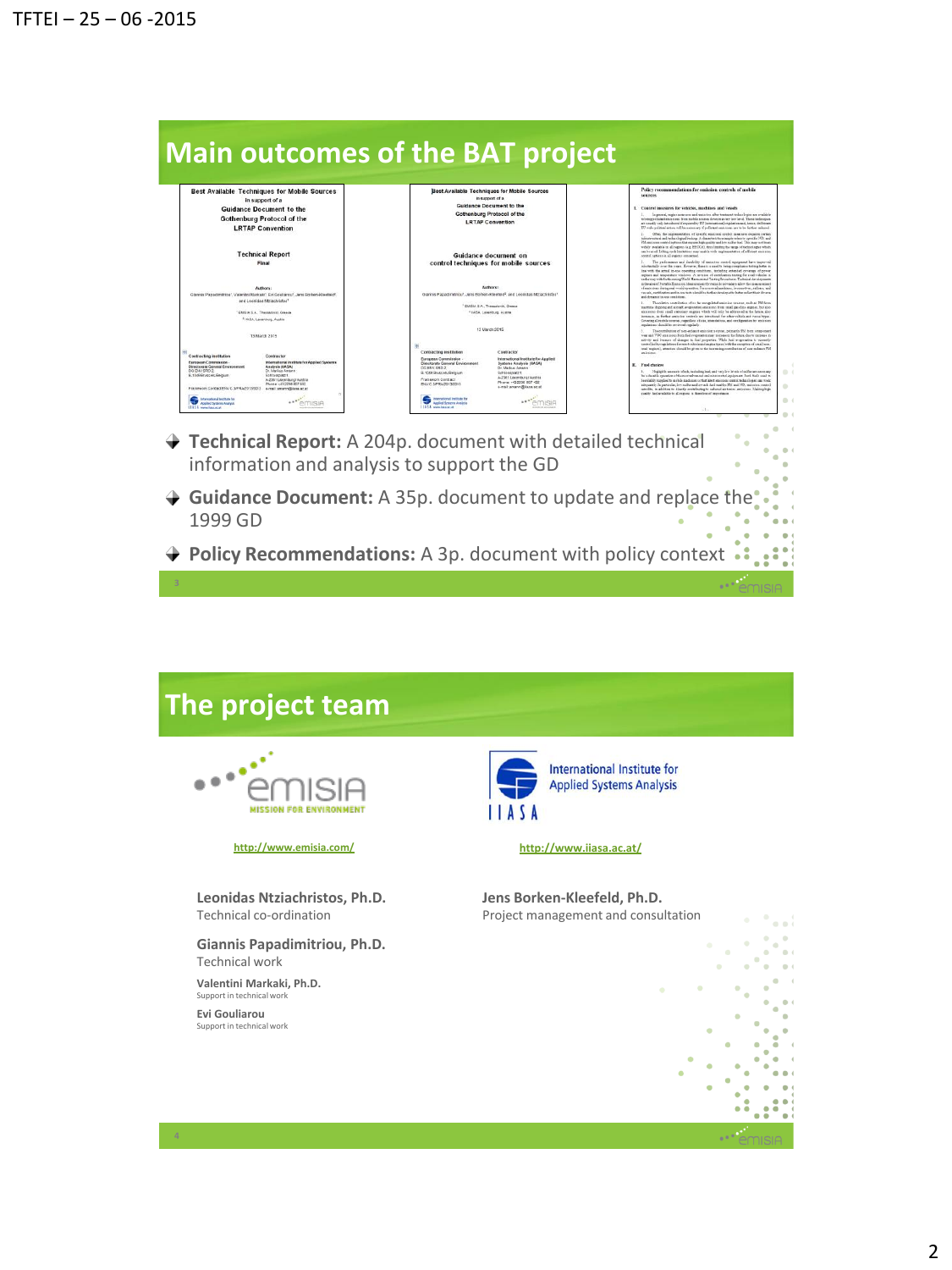### **EMISIA**

- **EMISIA** is a spin-off company of Aristotle University of Thessaloniki (AUTH) established in 2008
- **→** Permanent staff: 5 Ph.D. engineers, 4 M.Sc. engineers, 3 IT developers
- Managing director: Dr. **Giorgos Mellios**
- Academic support: Profs. **Zissis Samaras**, **Leonidas Ntziachristos**
- Key **customers**: EC (DGs), EU institutes and associations, industry

#### Areas of work

- **Emission** and energy inventories, **modeling** and **projections**
- Impact assessment studies of **environmental policies**
- **Transport data** (fleet, activity, energy, emissions)
- **→ Software** development and customer support
- Transport emission and projection **tools Congrige Sibul**



### **Acknowledgements**

- Peter **Meulepas** and Andre **Zuber** (DG ENV)
- Tiziano **Pignatelli**, Jean-Guy **Bartaire**, and Nadine **Allemand** (TFTEI)
- ◆ Experts from research, industry, and other fields, who provided raw technical information, comments, feedback, suggestions (alphabetically)
	- Dirk **Bosteels** (AECC)
	- Paul **Greening** (ACEA)
	- Robert **Ilg** (Fraunhofer IBP)
	- Inmaculada Gómez **Jimenez** (OBSA)
	- Mario **Keller** (MK Consulting)
	- Jacques **Lemaire** (AEEDA)
	- Holger **Lochmann** (STIHL)
	- Alisher **Mamadzhanov** (UNECE)
	- Andreas **Mayer** (TTM)
- Joseph **McCarney** and Johnny **Briggs** (IACCSEA)
- Seppo **Mikkonen** (NESTE OIL)
- Arjan **Plomp** (ECN)
- Tony **Rice** (ICOMIA)
- Peter **Scherm** (EUROMOT)
- Gaston **Theis** (FOEN)
- Graeme **Wallace** (EFOA)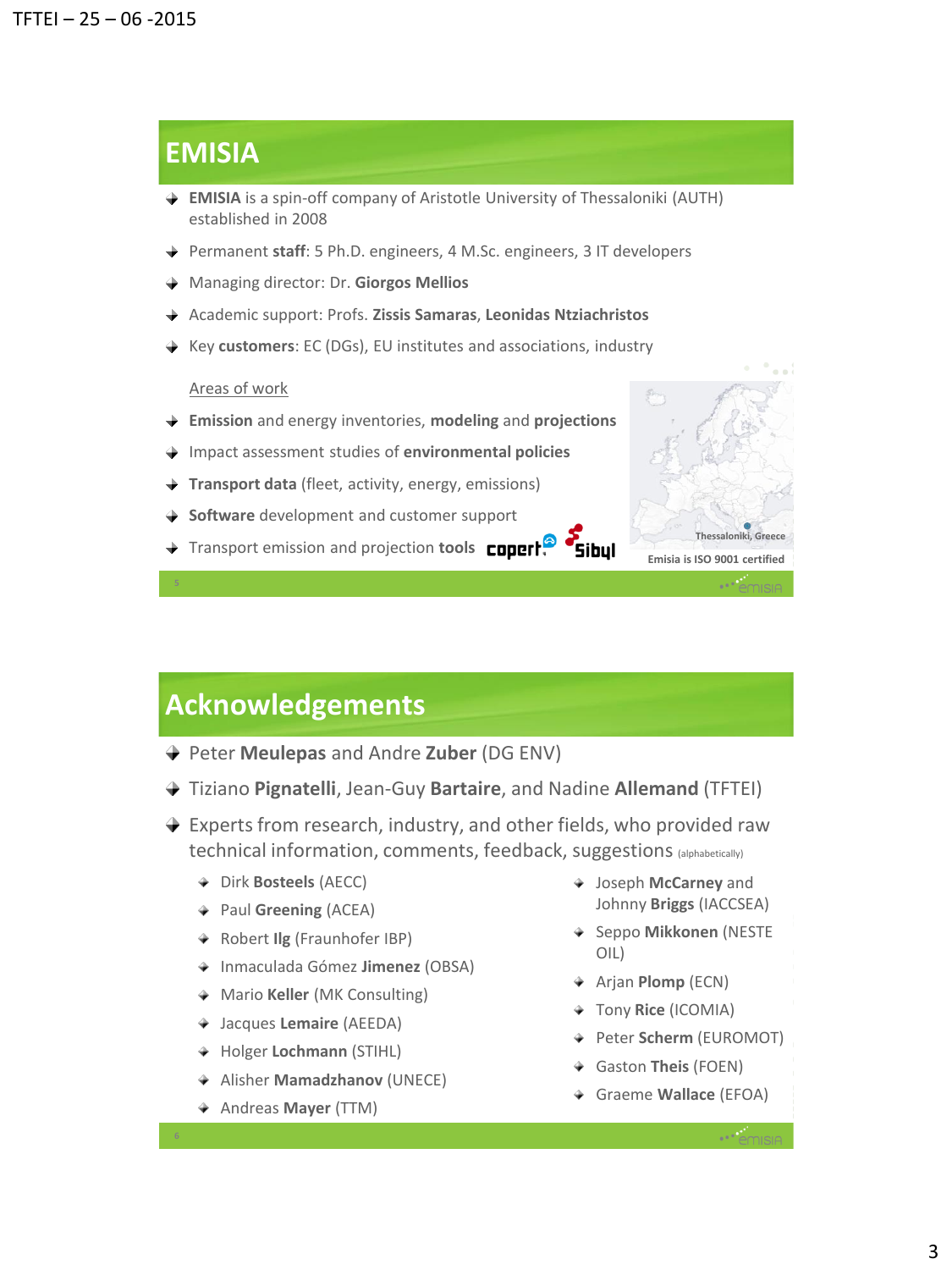### **The Guidance Document: organization**

|  |  |  | <b>Table of contents</b> |  |  |  |
|--|--|--|--------------------------|--|--|--|
|  |  |  |                          |  |  |  |

| L   |                                                                     |                     |
|-----|---------------------------------------------------------------------|---------------------|
| П.  |                                                                     |                     |
| Ш.  |                                                                     |                     |
| IV. | Methodology for the assessment of Best Available Techniques (BAT) 7 |                     |
| v.  |                                                                     |                     |
|     | А.                                                                  |                     |
|     | B                                                                   |                     |
|     | Compression ignition (diesel) on-road light duty vehicles 14<br>C   |                     |
|     | D.                                                                  |                     |
|     | E.                                                                  |                     |
|     | F                                                                   |                     |
|     | G                                                                   | ۰<br>$\blacksquare$ |
|     | H                                                                   |                     |
|     | T                                                                   |                     |
|     | J.                                                                  |                     |
|     | к                                                                   |                     |
|     | L.                                                                  |                     |
|     |                                                                     |                     |
| VI. |                                                                     |                     |
|     |                                                                     |                     |
|     |                                                                     |                     |

## **Introduction** (1/2)

**Aim of GD:**

*"provide the Parties to the LRTAP Convention with guidance on identifying best abatement options for mobile emission sources, in order to assist in meeting the obligations of the Gothenburg Protocol"*

- Emphasis is given to **"technical measures"** → techniques that can be implemented on each single vehicle or engine
- **→** Other measures discussed: changes to fuel type, fuel specifications, and **"non-technical measures"**
- $\rightarrow$  **BAT:** several techniques can be identified as BAT for reducing a specific pollutant
	- already applied in **wide scale real-world applications**
	- **economic** viability
	- boundary conditions and **limiting** factors
	- potential **synergies** and trade-offs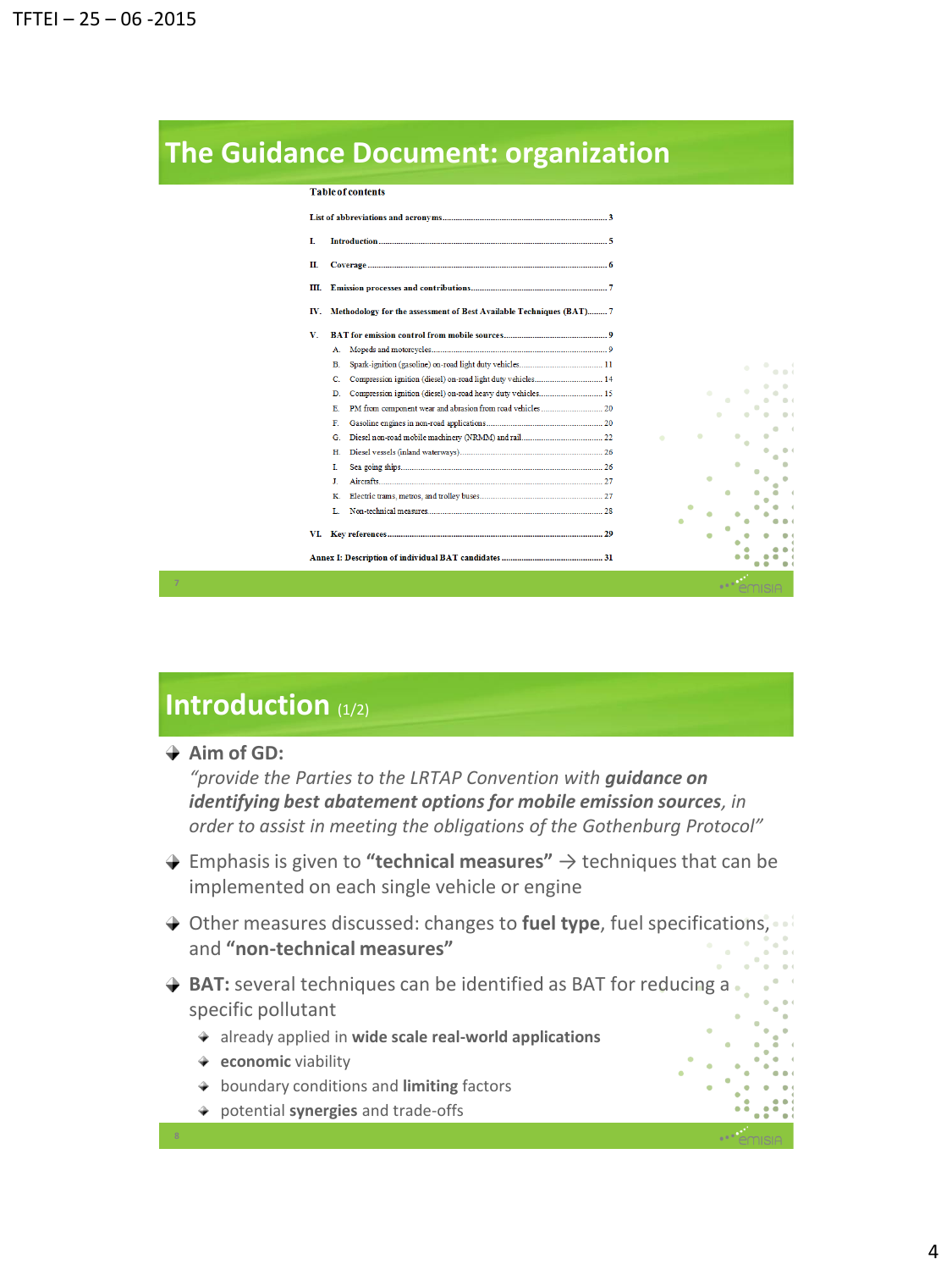### **Introduction** (2/2)

- **→** Recommendations given **per category** of vehicle or machinery
	- differentiation between BAT applicable for **newer** and **older** types
	- **emerging techniques** or on experimental scale addressed separately
- **★ Key messages:** 
	- GD provides **general guidance** of possible emission control techniques, **not an exhaustive list** of all possible techniques
	- under specific **local conditions**, other techniques might be judged equally good BAT
	- technical, financial, infrastructural **limiting factors** may exist in particular cases
	- BAT is not necessarily the latest technology, **emphasis on existing stock**
	- technology for **latest Euro standards** is considered by definition as BAT for new vehicles

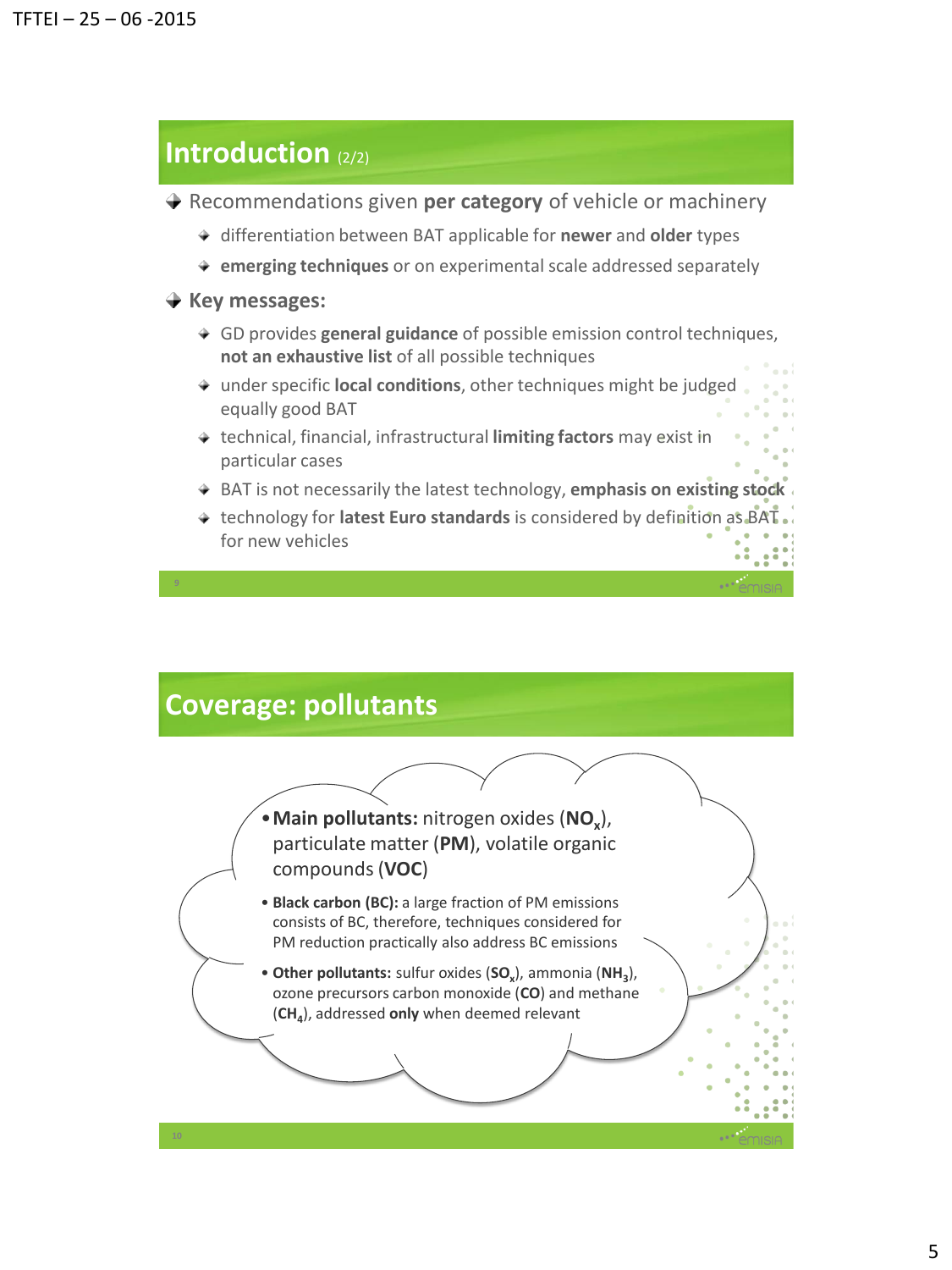| Road vehicles                          | Spark-ignition engines                                                                                     |
|----------------------------------------|------------------------------------------------------------------------------------------------------------|
|                                        | • Mopeds and motorcycles<br>· Light duty vehicles (passenger cars, light commercial vehicles)              |
|                                        | Compression ignition engines                                                                               |
|                                        | • Light duty vehicles (passenger cars, light commercial vehicles)<br>• Heavy duty vehicles (trucks, buses) |
| Non-road mobile<br>machinery<br>(NRMM) | Spark-ignition engines                                                                                     |
|                                        | • Handheld and non-handheld equipment (household, gardening,<br>agricultural and forestry machinery)       |
|                                        | Compression ignition engines                                                                               |
|                                        | • Industrial, construction, agricultural and forestry machinery /<br>tractors                              |
|                                        | • Railcars, locomotives                                                                                    |
| Inland waterways                       | • Compression ignition engines (passenger ships, freight vessels)                                          |

- **Supplementary** to the GP Annex VIII:
	- **sea going ships** (short sea or deep sea shipping)
	- **aircrafts**
	- electric **trams**, **metro**, and **trolley buses**
	- **non-exhaust** emissions (evaporative, component wear)

### **Emission processes**



#### **PM from component wear and abrasion (non-tailpipe primary emissions)**



**Evaporative emissions**



#### **Exhaust emissions Addressed by:**

- **engine measures** (combustion efficiency, control of fuel properties)
- **aftertreatment** devices in exhaust line ÷
- **fuel switching**, alternative powertrain ÷
- **non-technical** measures
- measures for **abatement**
- **brake** measures
- measures to prevent **gasoline** fuel evaporation from the tank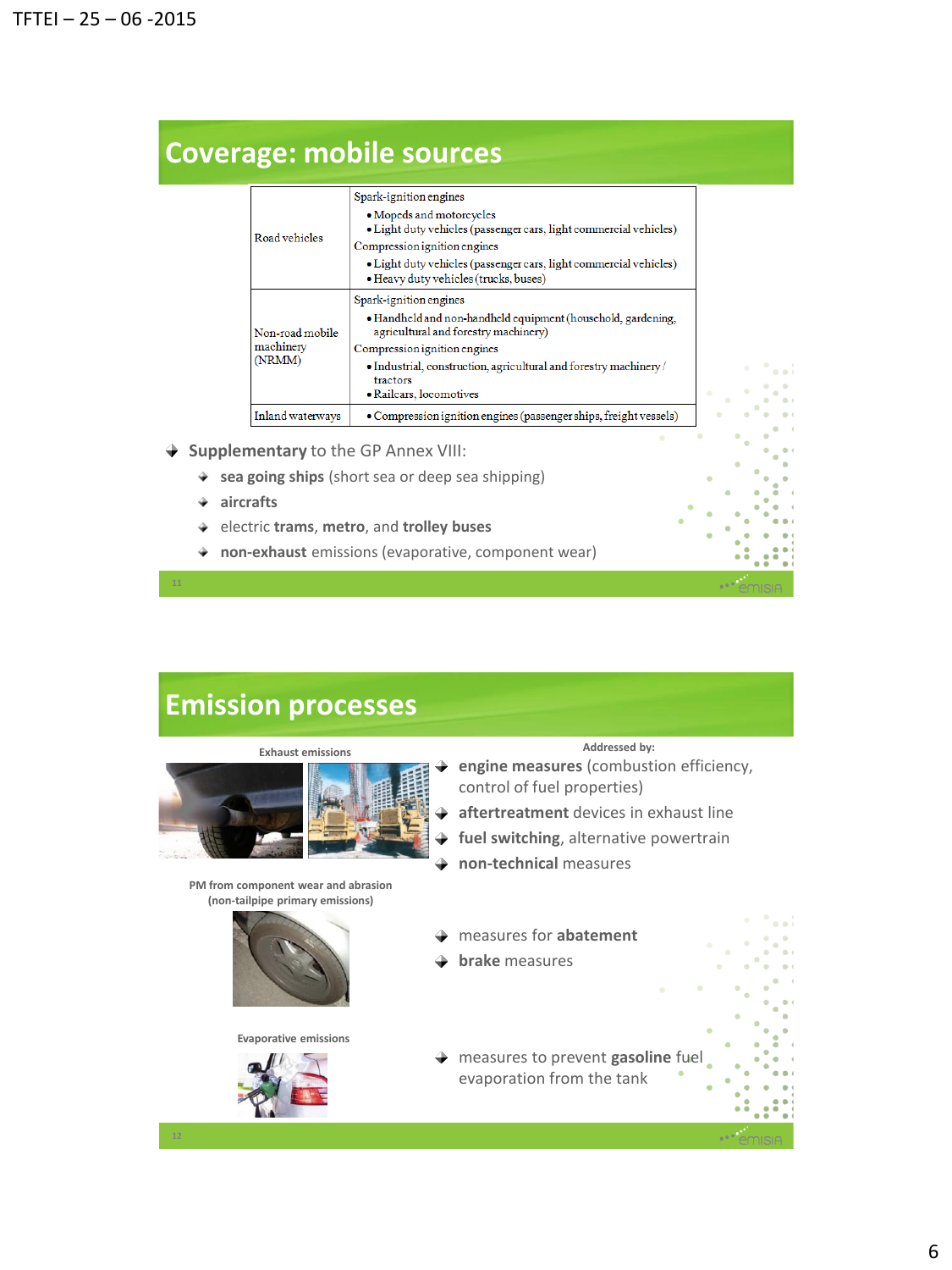### **Emission contributions**

- **→ Mobile sources contribute about** 
	- **→ 40% to 60%** of all **NO**<sub>x</sub> emissions and about
	- ◆ 10% to 30% of all PM<sub>2.5</sub> emissions in the different UNECE regions
	- **20%** of all **VOC** emissions in the different UNECE regions
- Largest single sources of **NO<sup>x</sup>** and **PM2.5**
	- **diesel** powered **cars** and **trucks**
		- agricultural **tractors** and construction **machinery** – diesel powered rail and shipping activities
- Largest single sources of **VOC**

**gasoline** powered **light duty vehicles** including two wheelers

• smaller machinery, agricultural machines

◆ Source: IIASA GAINS (values here for 2010)

### **Assessment methodology**

- **→** Detailed methodology steps for the assessment of BAT is presented in GD for **diesel HDVs** and **NRMM**
	- $\rightarrow$  as an example, to justify how we reached our recommendations
	- $\rightarrow$  these categories considered of most importance
- For the remaining categories, details are **omitted**
	- $\rightarrow$  they can be found in the technical report
- **2-step** assessment approach

- 1. various options are evaluated in terms of emission reduction potential (**environmental benefit**) and **cost**, relative to a reference technology
- 2. possible **limiting factors** examined (environmental side effects, energy efficiency, technical difficulties, infrastructural needs, etc.)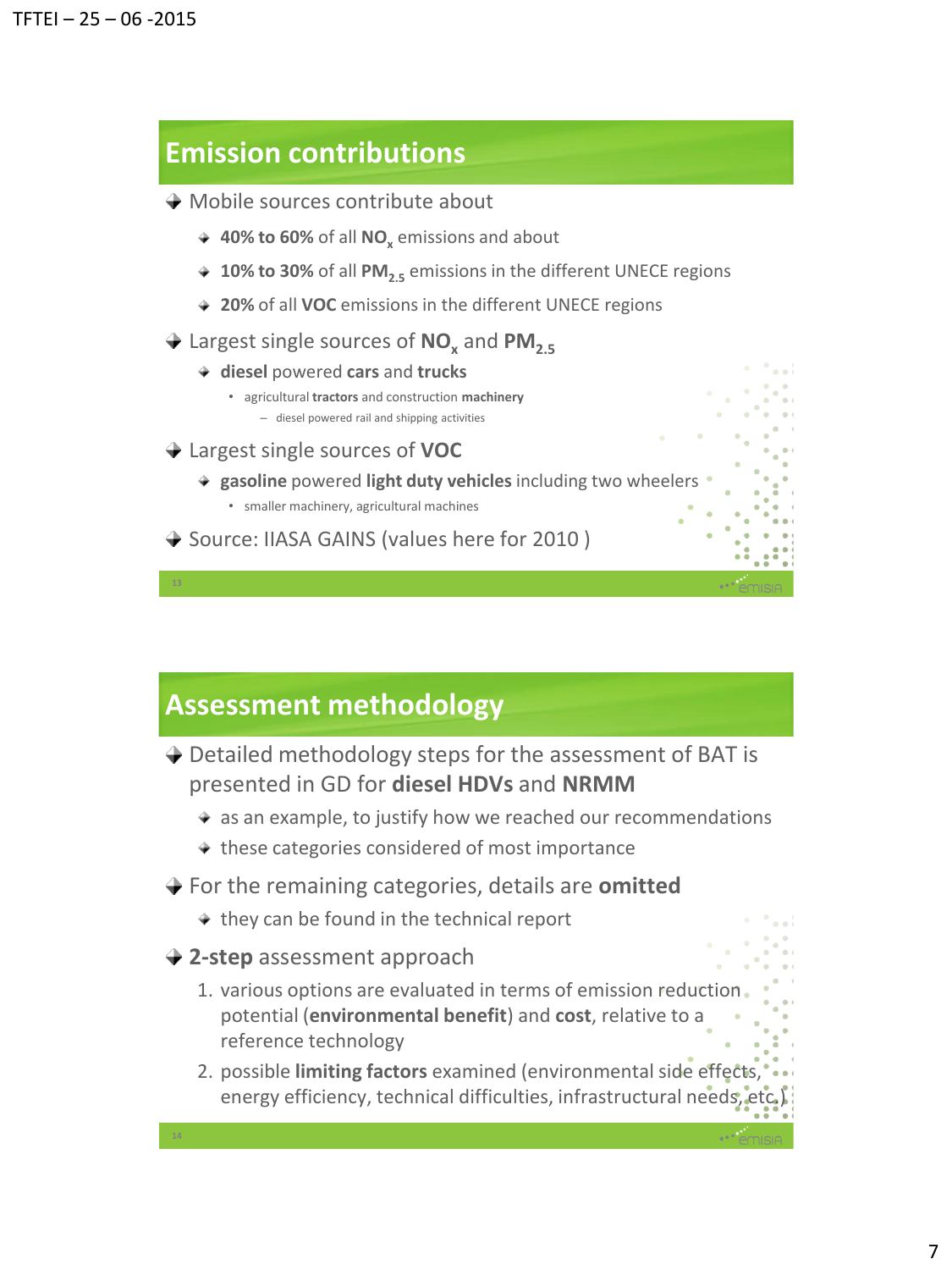**16**

### **BAT for emission control from mobile sources**

- **→ Guidance** for emission control is gives as
	- **→ BAT for new** vehicles, current situation (e.g. DPF OEM)
	- ◆ BAT for the **existing** stock, in-use vehicles (e.g. DPF retrofit for HDVs)
	- **Future** vehicle types (potential for early introduction of promising techniques to achieve better performance than latest Euro standards)
- Terms **'new'** vehicles and **'latest'** (or 'current') applicable Euro standards considered relative to 2014 (preparation of GD)
- A short description of **all** individual emission reduction techniques or measures ('BAT candidates') given in **Annex I** of GD (more technical details can be found in the technical report)

### **A. Mopeds and motorcycles (gasoline)**(1/3)

- Significant emitters of **VOC** (and CO), especially **2-stroke** mopeds
- Contribution to **urban** air pollution in densely populated areas
- **→ A1. New** vehicles (exhaust emission/fuel evaporation control)
	- **technologies:** port-fuel injection, stoichiometric combustion (with lambda sensor), catalytic aftertreatment (two- or three-way oxidation)
	- **secondary air injection** (increase oxygen content, improve oxidation of HC and CO)
	- **2-stroke engines:** recent trend to be phased out, otherwise significant investments in the emission control is requested
	- **→ fuel evaporation control:** carbon canisters, low permeability tank (applicable mainly to larger vehicle types)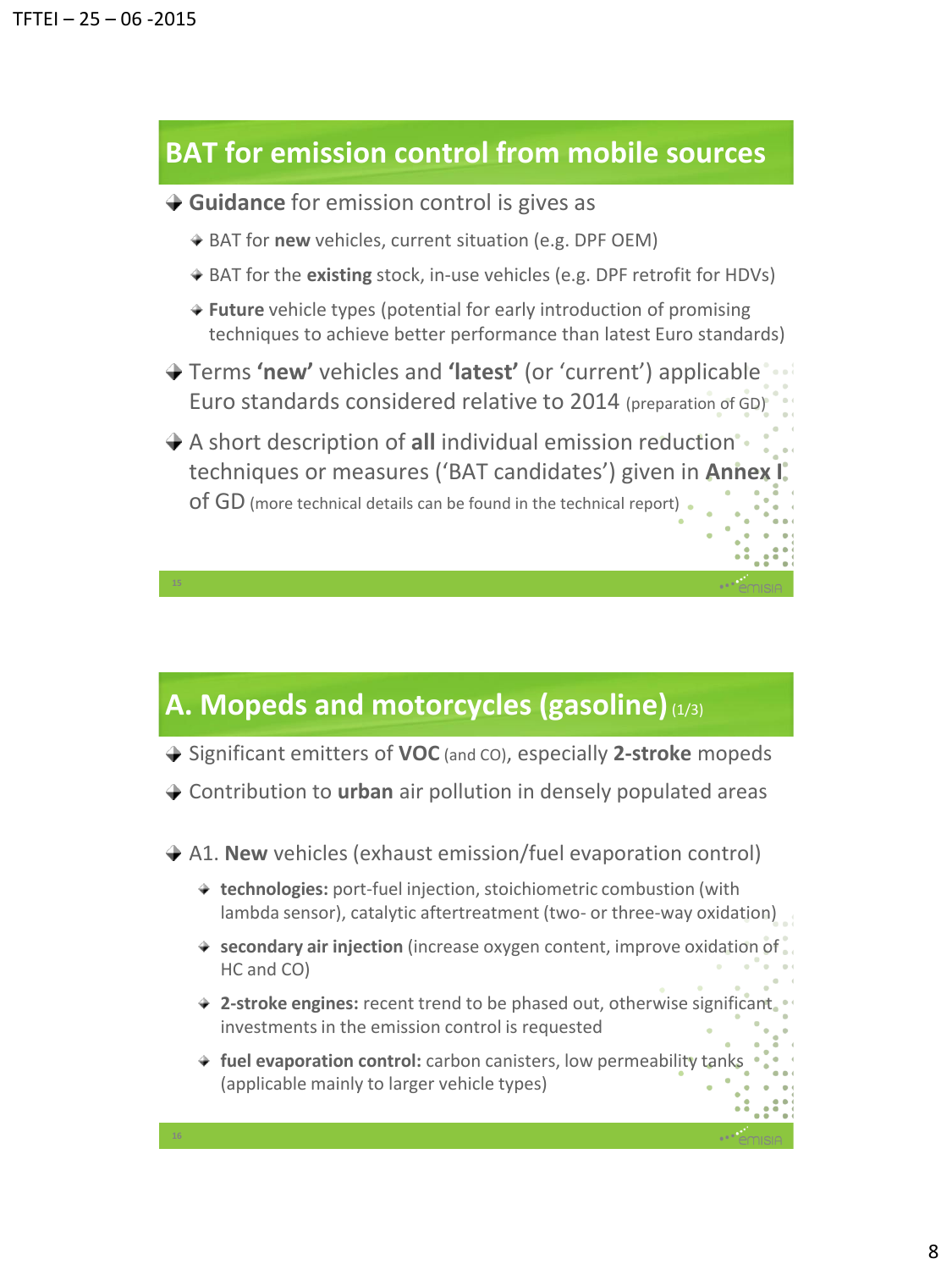## **A. Mopeds and motorcycles (gasoline)**(2/3)

- A2. **Existing** stock (in-use vehicles)
	- old 2-stroke engines **without aftertreatment control**
		- **retrofitting** a catalytic converter **cannot be recommended** due to space limitations and simple design characteristics of small engines
		- focus on **accelerated replacement schemes** boosted by financial incentives
	- recent technology motorcycles **with catalyst** (newer existing stock)
		- emission control **system maintenance** (e.g. annual I/M schemes) to identify failures and malfunctions and require repairs
		- fuel and **lubrication oil of good quality** (manufacturer recommended) to avoid catalyst deactivation caused by impurities
		- lube **oil changes** at recommended intervals

### **A. Mopeds and motorcycles (gasoline)**(3/3)

- A3. **Alternative fuels** (e.g. LPG/CNG) for gasoline replacement
	- **do not offer** substantial improvements in air quality without further (aftertreatment) emission control
	- **cannot be recommended** due to safety and space limitations
- **→ A4. Future** vehicle types

- **three-way catalysts** and stoichiometric combustion for motorcycles
- **larger catalysts** and overall better engine strategies for mopeds
	- cost and space limitations in smaller vehicles
- trend to **replace 2-stroke with 4-stroke** engines to be continued
- **electric vehicles** have the potential to provide significant air quality benefits (challenges in terms of weight, space constraints, cost)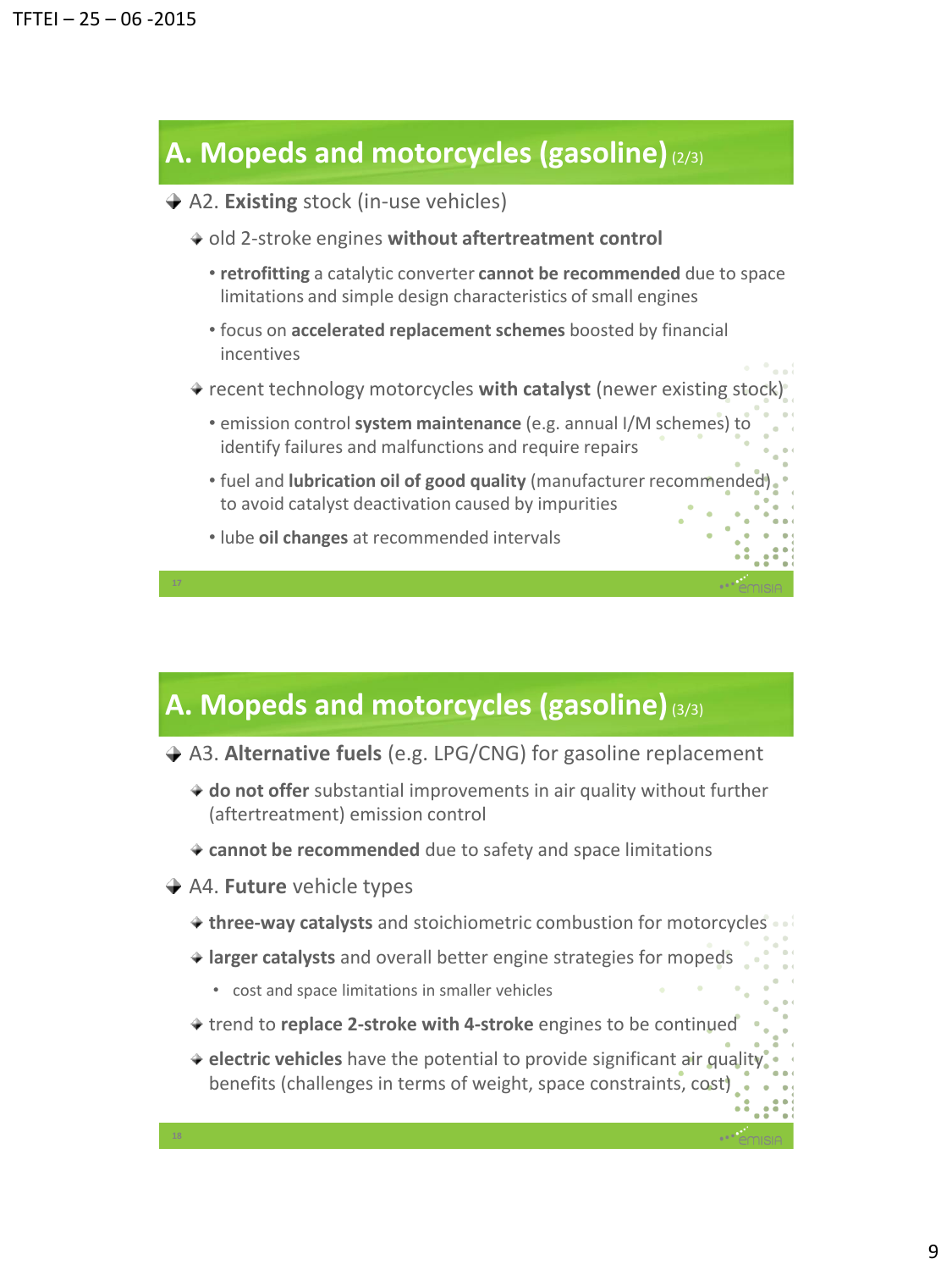### **B. Spark-ignition (gasoline) on-road LDVs**(1/4)

- **→** Significant contribution to **VOC**, lower contribution (than diesel) to **NO<sup>x</sup>** and **PM** (mainly from **GDI** vehicles)
- **→ B1. New** vehicles (exhaust emission/fuel evaporation control)
	- Port-fuel injection (**PFI**) engines
		- typical configuration: stoichiometric combustion with **closed-loop TWC**  and oxygen sensor (very efficient among all conventional technologies)
	- Gasoline direct injection (**GDI**) engines
		- more recent technology to **improve** fuel efficiency and power output
		- stoichiometric combustion with **TWC**, lean operation with LNT (lean NO trap), engine measures or **GPF** (gasoline particle filter) to control PM
	- **Fuel evaporation control:** activated carbon canisters, low permeability tanks

### **B. Spark-ignition (gasoline) on-road LDVs**(2/4)

- $→$  **B2. Existing** stock (in-use vehicles)
	- The majority of gasoline LDVs are **already equipped with TWC** (Western Europe and North American countries)
	- A **well maintained** TWC equipped gasoline vehicle is generally considered a **low emitter** (exceptions may exist, i.e., extreme temperatures)
	- Focus to maintain their **good overall performance**
	- Emission control **system maintenance:** I/M schemes to identify failures and malfunctions, remote sensing coupled to number plate recognition to identify high emitters, OBD usage, etc.
	- Once a malfunction has been identified: component **replacement** (e.g. catalyst), re-calibration, cleaning (e.g. injectors) → positive **side effect** on NH<sub>3</sub> emissions, since aged catalysts reduce NO<sub>x</sub> preferably to NH<sub>3</sub> than N<sub>2</sub>
	- In regions where a significant fraction of **non-catalytic vehicles** is still in operation, efforts should focus on **accelerated replacement schemes**  boosted by financial incentives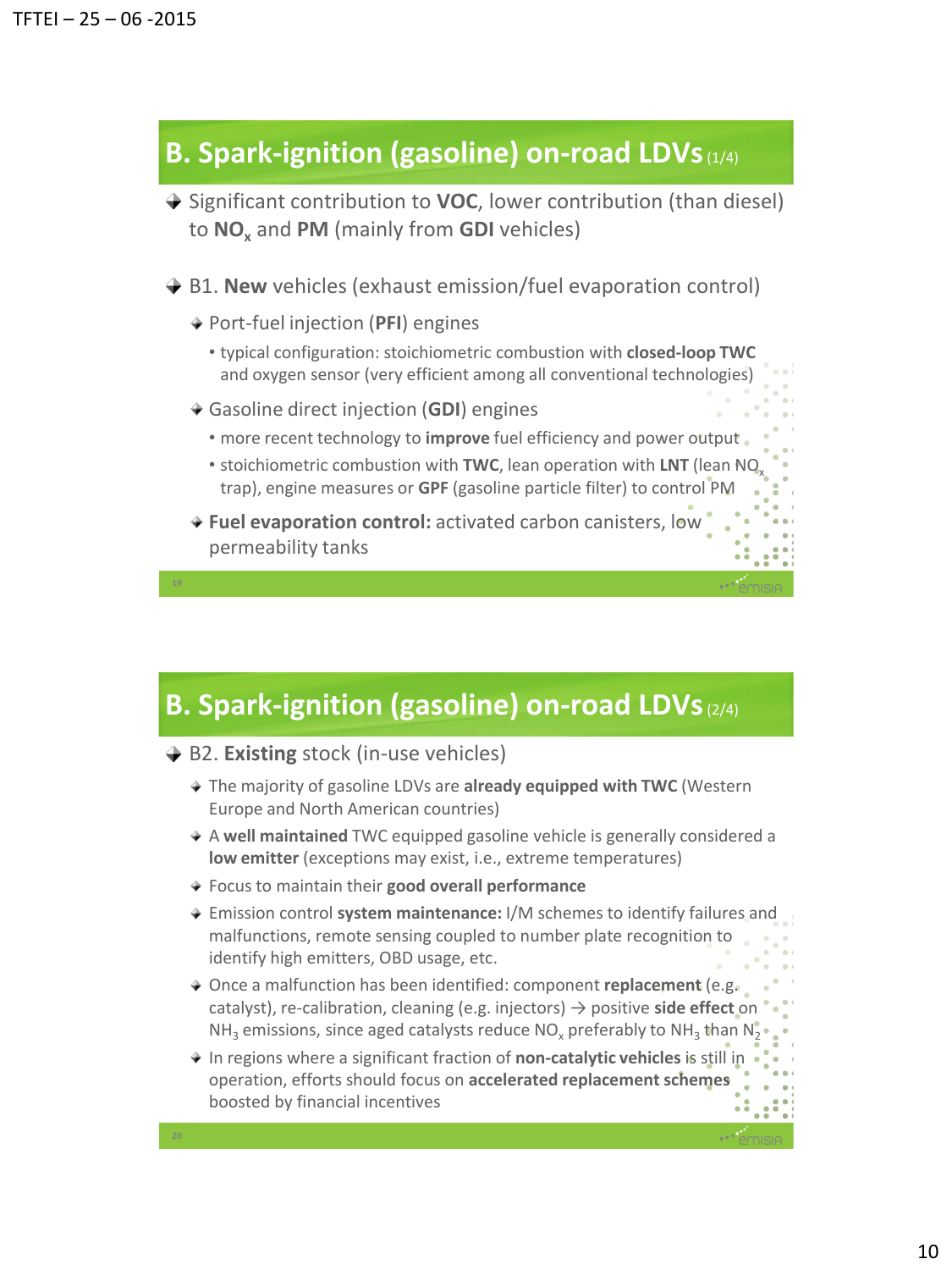## **B. Spark-ignition (gasoline) on-road LDVs**(3/4)

- **→ B2. Existing** stock (in-use vehicles) (cont'd)
	- **Fuel evaporation control**
		- **retrofitting** activated carbon canisters and low permeability tanks (technical difficulties may exist)
		- include canister efficiency tests in regular inspection programs and **replacement** for older vehicles
- **→ B3. Alternative fuels** (LPG, CNG, bio alcohols) for gasoline replacement
	- when compared to gasoline, most alternative fuels offer **limited or no**  net emission improvements (may increase other, non-regulated, pollutants).
	- retrofits entail **risk** of increased emissions due to limited technical sophistication of technology and lack of efficient verification mechanisms
	- **cannot be recommended** with regard to regulated pollutants
	- ongoing regulatory efforts stem from **energy** security considerations (e.g. natural gas) and the need to reduce **GHG** from transport

# **B. Spark-ignition (gasoline) on-road LDVs** (4/4)

- $\rightarrow$  **B4. Future** vehicle types
	- **→ Stoichiometric combustion with advanced TWC will continue to be** the main component for emission control in gasoline vehicles
	- **GPF** or **engine measures** for PM control in GDI vehicles, **LNT** in lean burn engines for NO<sub>x</sub> control
	- **Hybrid and electric vehicles:** advanced vehicle types primarily aiming at reducing energy consumption and GHG emissions
		- they have the **potential** to achieve significant reductions in air pollutants
		- small market penetration up to now due to technical, economical, infrastructural **limitations**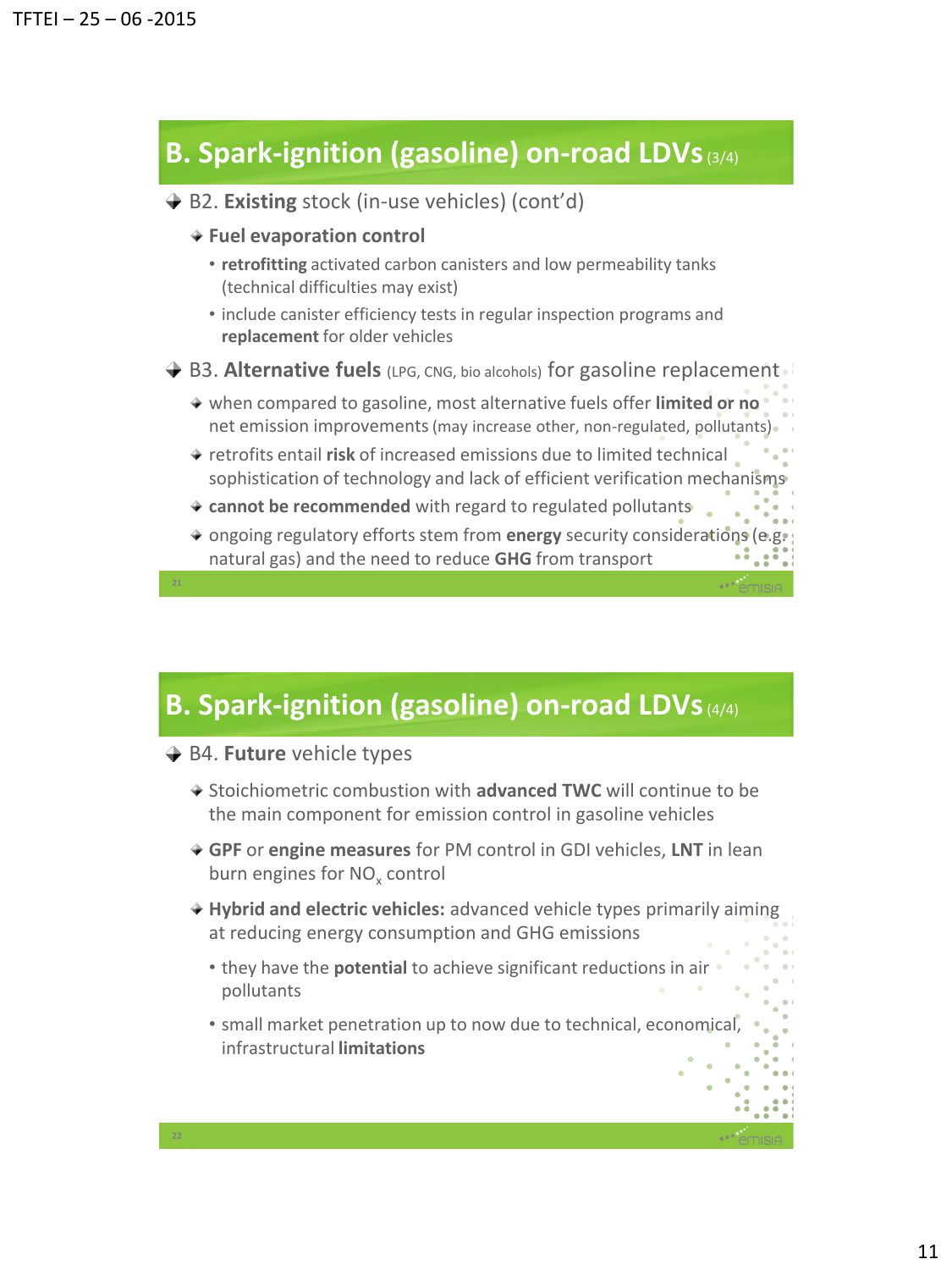### **C. Compression-ignition (diesel) on-road LDVs**(1/3)

In general, produce high **NO<sup>x</sup>** and **PM** emissions (PM include a large fraction of **BC** and are associated with elevated **PN** emissions

- **← C1. New** vehicles (exhaust emission control)
	- NO<sub>x</sub> control: i) engine measures only, including exhaust gas recirculation (EGR), no deNO<sub>x</sub> aftertreatment, ii) LNT, iii) SCR with urea injection
	- PM control: diesel particle filter (**DPF**)
	- Well-known problem with real driving emissions (**RDE**): much higher than corresponding emission limits (type approval)
	- → can be addressed with **recalibration** of engine/aftertreatment systems, and **combination** of engine measures, EGR and SCR with increased urea injection

### **C. Compression-ignition (diesel) on-road LDVs**(2/3)

- **← C2. Existing** stock (in-use vehicles)
	- A good candidate for emission reduction measures (especially NO<sub>x</sub>), but with **limited options**, in particular for the older stock
	- **Retrofits**(e.g. SCR) encounter **technical difficulties** and limited space availability (difficult wide scale application, e.g. as a retrofit program)
	- ◆ For **newer** existing stock (vehicles of more recent technology), proper **calibration** and **retuning** to improve functioning of control systems
	- **Alternative fuels** as diesel replacement

- only **renewable diesel** can lead to realistic (but rather moderate) reductions
- natural gas retrofit cannot be recommended due to technical limitations
- biodiesel has low emission reduction effectiveness
- **★ Hence, non-technical measures** appear to be a good option
	- **access restrictions** (e.g. to city centers) and enforcement of **environmental zones**
	- **accelerated scrappage schemes** boosted by financial incentives
	- **inspection and maintenance:** include NO<sub>x</sub> tests, detect broken DPF, OBD usage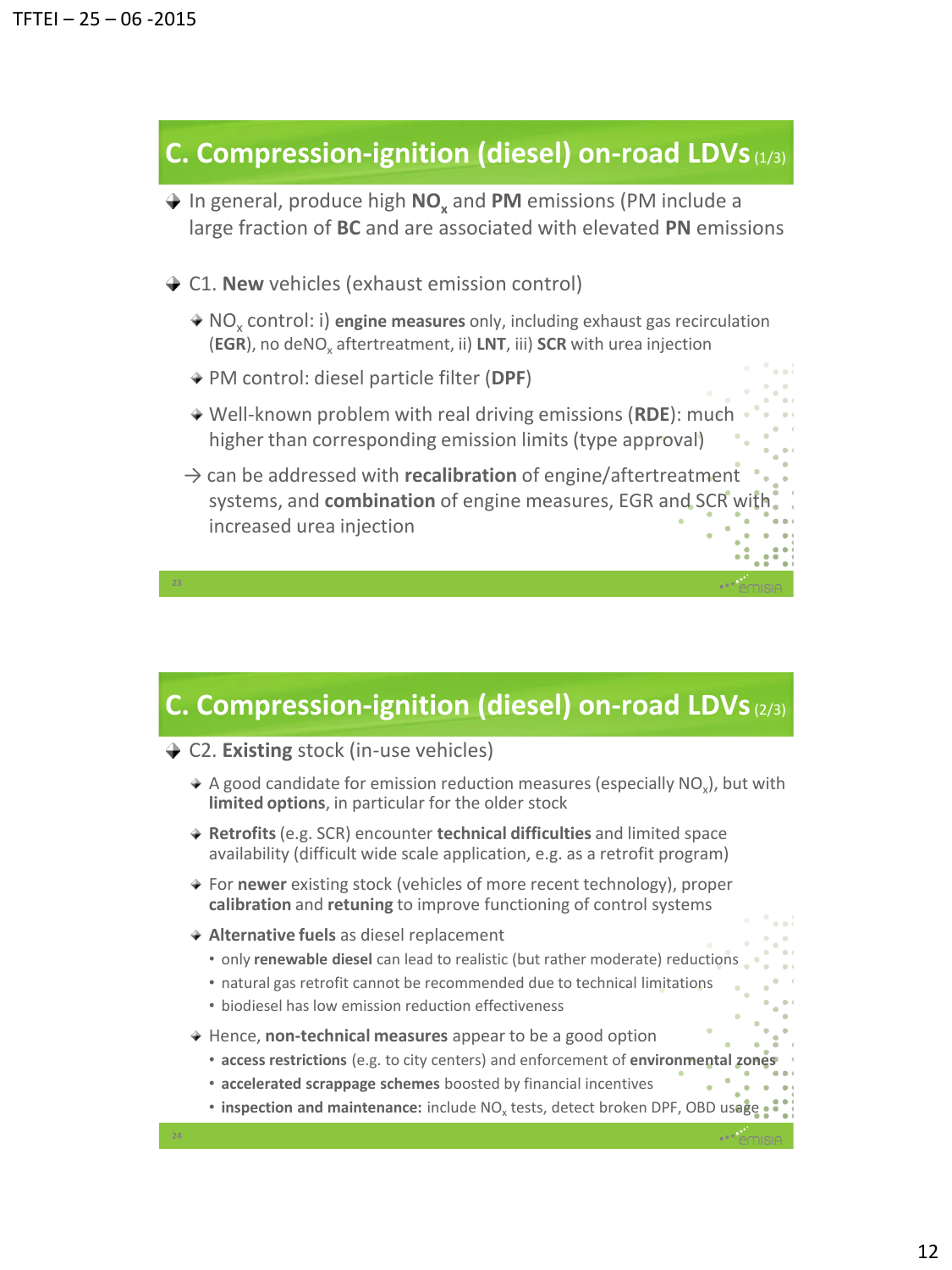### **C. Compression-ignition (diesel) on-road LDVs**(3/3)

- **→ C3. Future** vehicle types
	- **Typical diesel emission control:**
		- **combination** of EGR, DOC, SCR (or LNT for smaller vehicles), and DPF
		- new **calibration** and control strategy of the whole system (RDE testing)
		- long term performance **monitoring** by means of OBD
		- **ammonia** slip catalyst (downstream of SCR) to avoid ammonia slip
	- **Alternative fuels and powertrains:**
		- **CNG** can be used as a diesel replacement (to achieve emission reductions and reduce dependence on oil)
		- not much information on second generation **biofuels** (apart from GHG savings that they can achieve)
		- limited experience in diesel **hybrids**

### **D. Compression-ignition (diesel) on-road HDVs**(1/5)

- Produce high **NO<sup>x</sup>** and **PM** emissions, **crankcase** emissions of older engines also contribute to VOC and PM emissions
- **→ D1. New** vehicles (exhaust emission control)
	- **Engine measures**, including exhaust gas recirculation (**EGR**)
	- **Aftertreatment**: combination of

- diesel oxidation catalyst (**DOC**) for CO/HC control
- selective catalytic reduction (SCR) for NO<sub>x</sub> control, with ammonia slip catalyst (ASC) to eliminate excess NH<sub>3</sub> emissions
- diesel particle filter (**DPF**) for PM control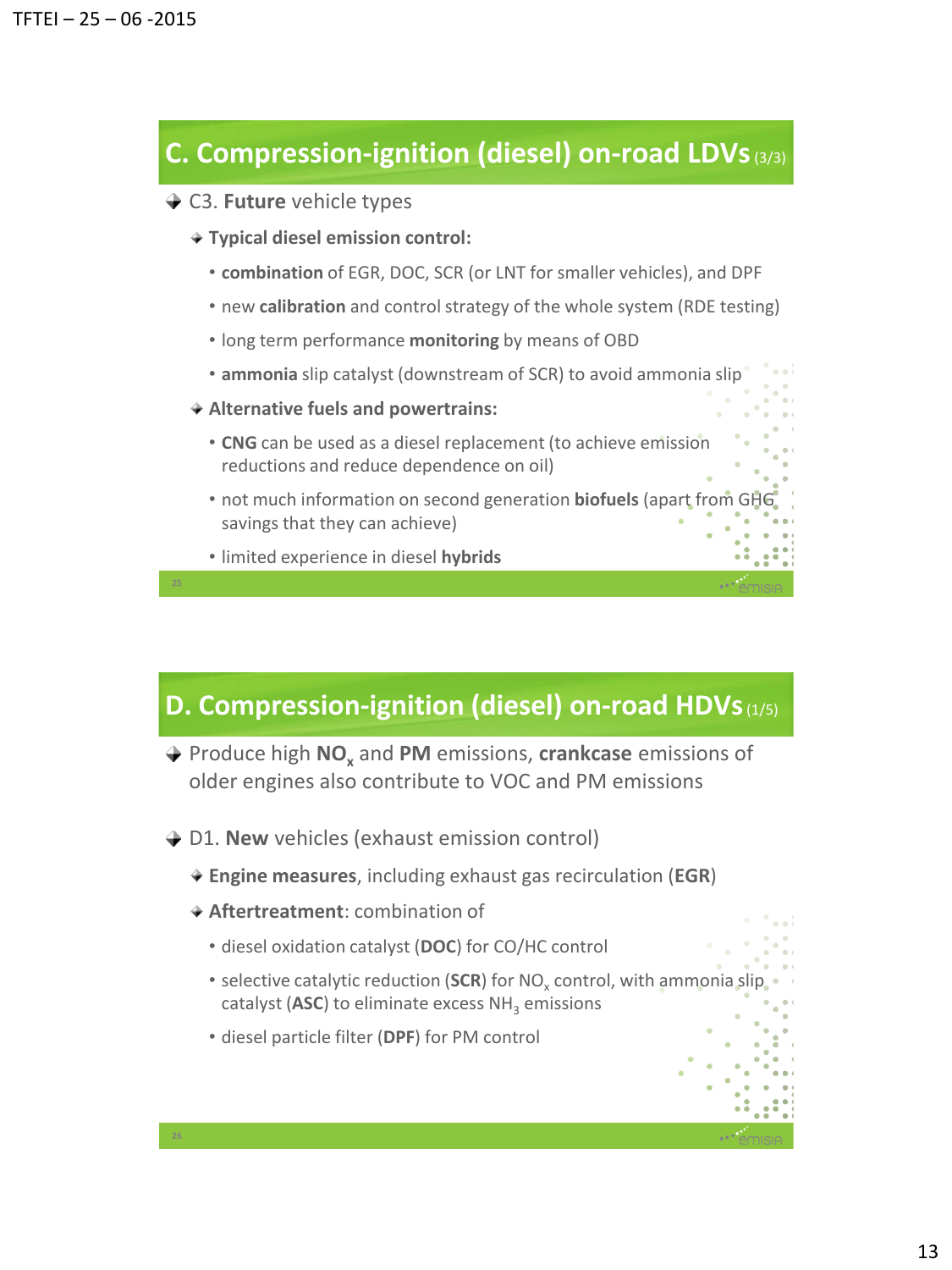### **D. Compression-ignition (diesel) on-road HDVs**(2/5)

### **→ D2. Existing** stock (in-use vehicles)

- $\triangle$  A good candidate for emission reduction measures, e..g. stateowned vehicles or **captive** fleets (urban buses, refuse trucks)
- Measures such as **retrofits** and **fuel changes** can be materialized
- **Reference technology** considered for the assessment:
	- turbocharged CI engine with high pressure fuel injection and without aftertreatment (roughly **corresponds** to Euro III)
	- **reference emission levels:** 4-16 g NO<sub>x</sub>/km and 0.1-0.5 g PM/km (order of magnitude)  $\rightarrow$  combined with emission reduction (%) gives BAT AEL (associated emission level)
	- this is a technology which does not coincide with latest emission control technology, but it is **still met often** in many countries and has known environmental impacts that should be addressed



### **D. Compression-ignition (diesel) on-road HDVs**(3/5)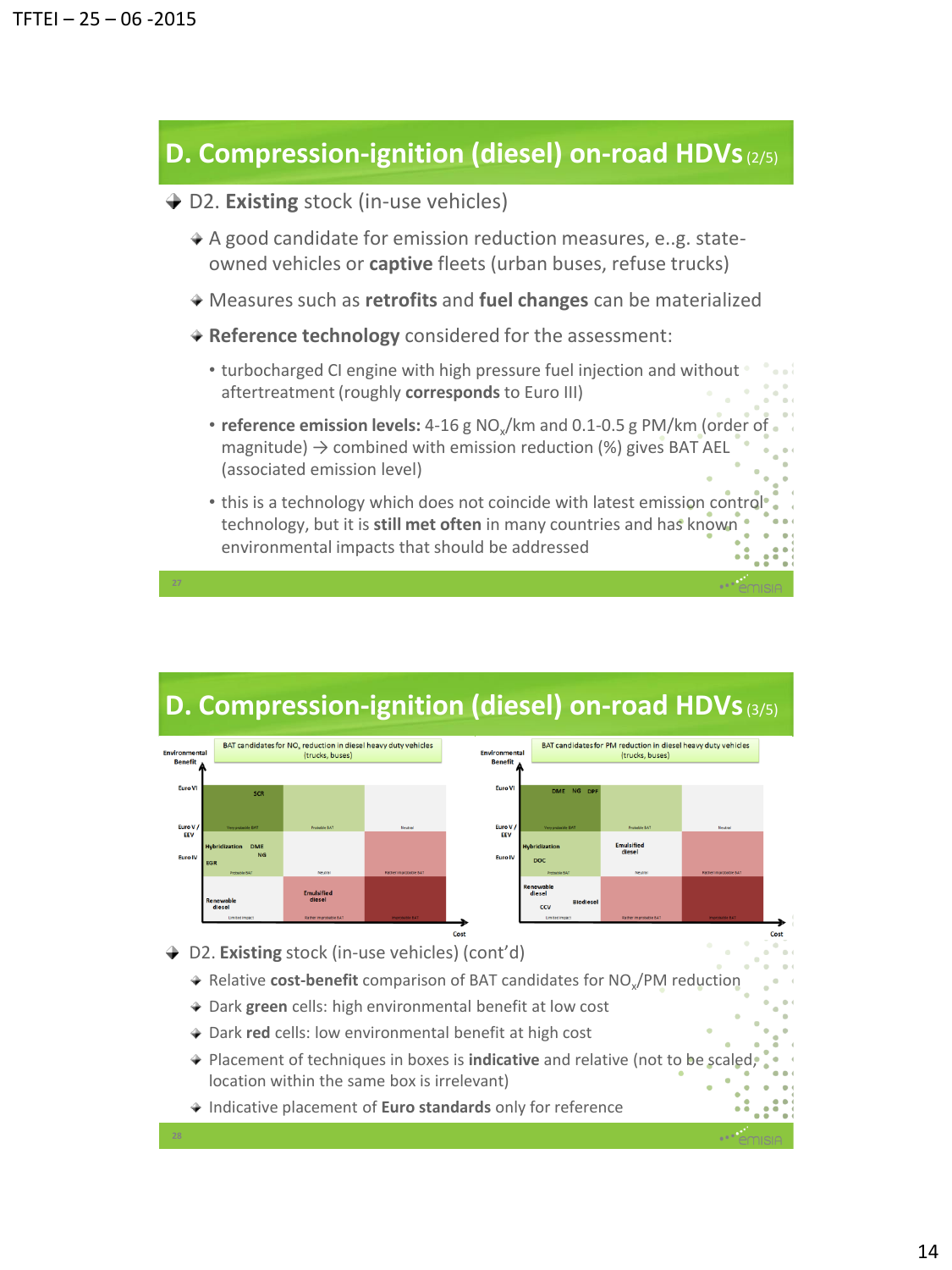### **D. Compression-ignition (diesel) on-road HDVs**(4/5)

### D2. **Existing** stock (in-use vehicles) (cont'd)

- $\rightarrow$  Based on cost-benefit comparisons and examining infrastructural, technical, and other limitations, following **recommendations** are made
- **SCR and DPF retrofits:** cost-effective BAT techniques, can be combined for potential cost advantages, several successful retrofit examples around the world (long haul trucks, urban buses)
- **Other retrofits:** i) **DOC** in combination with DPF and SCR, or as stand-alone in large-scale applications, being more tolerant to fuel sulfur than DPF, ii) **CCV** to control crankcase emissions of older vehicles, iii) EGR has **limited** potential due to technical difficulties integrating this on existing engines
- **Fuel switching:** i) **CNG** conversion possible (e.g. in urban buses) but with technical complications, ii) **renewable diesel** can deliver measured, yet moderate, reductions, primarily to PM, iii) DME and emulsified diesel **are not recommended** due to technical, economical, or other limitations, iv) biodiesel has **low** emission reduction effectiveness
- **Hybridization:** recommend for urban buses (fuel consumption benefits)

### **D. Compression-ignition (diesel) on-road HDVs**(5/5)

- **→ D3. Future** vehicle types
	- **Typical diesel emission control:**
		- **combination** of EGR, DOC, SCR, and DPF
		- further system **optimizations** and **monitoring** by means of OBD to guarantee efficient long term performance
	- **Alternative fuels and powertrains:**
		- **hybrid buses**, possibly combined with natural gas
		- full electric and fuel cell electric buses: may have a **potential**, but there are limitations in charging, production and distribution of hydrogen
		- DME has issues of production/distribution which must be addressed
		- different versions of renewable fuels for long-haul trucks may be considered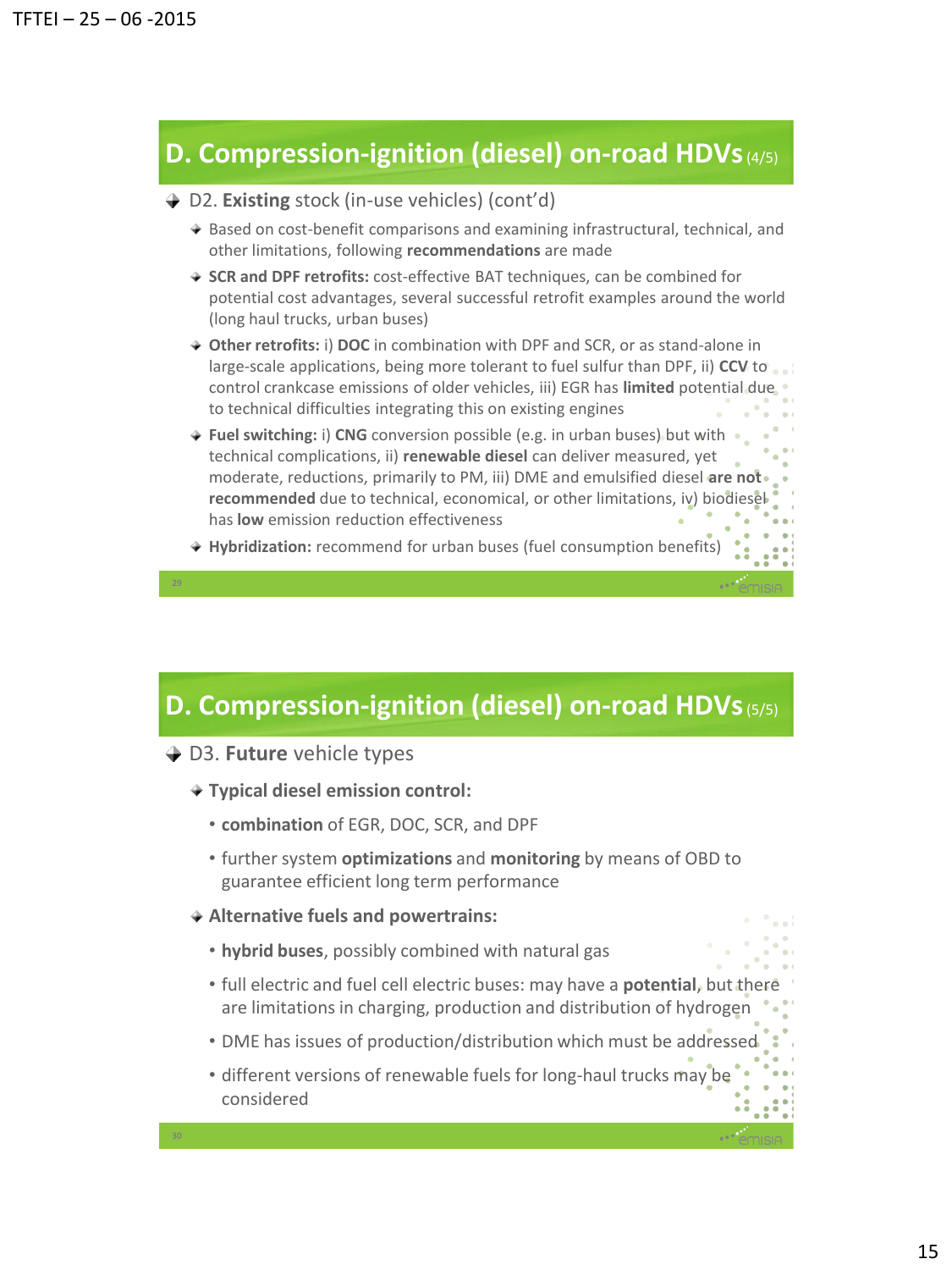### **E. PM from component wear and abrasion**

- ◆ May contribute to total PM emissions, measures considered here tackle **primary** emissions, not resuspension of dust
- Measures for **abatement** (wear dust):
	- minimize the **sources**: adjustments of pavements and gritting material, use of coarser, wear resistant rock aggregates, avoid using studded tyres
	- minimize **dispersion** to air: wet roads, dust binding materials
	- **traffic** measures: decrease share of trucks, calming traffic, gentle braking
- **Brake** measures (brake wear contain toxic heavy metals):
	- change brake **composition**, e.g. ceramic brakes have fewer emissions
	- brake particulate **collection** system that recuperates particulates
	- **regenerative** braking (improves fuel economy and reduces brake pad wear)

### **F. Gasoline engines in non-road applications**(1/3)

- $\rightarrow$  Highly diverse **category**, handheld and non-handheld equipment (e.g. household, gardening, agricultural and forestry machinery, etc.)
- Pollutants of concern: **VOC** (especially from 2-stroke), **CO**, and **PM** (excess hydrocarbons) for those immediately exposed to the exhaust
- **→ F1. New** engines (typical emission control)
	- emission control is **less advanced** than gasoline engines in road
	- **limiting factors**: space, maximum operation temperature, noise, limited total lifetime, various position angles
	- focus on reducing scavenging losses from **2-stroke** small engines with improved combustion and mixture exchange control (e.g. chain saws)
	- **replacement** of 2-stroke with 4-stroke engines in larger ground-supported machinery (e.g. lawn mowers, compactors)
	- \* catalytic control is **less frequent** in small engines due to increase of exhaus gas temperature (used in special machinery only)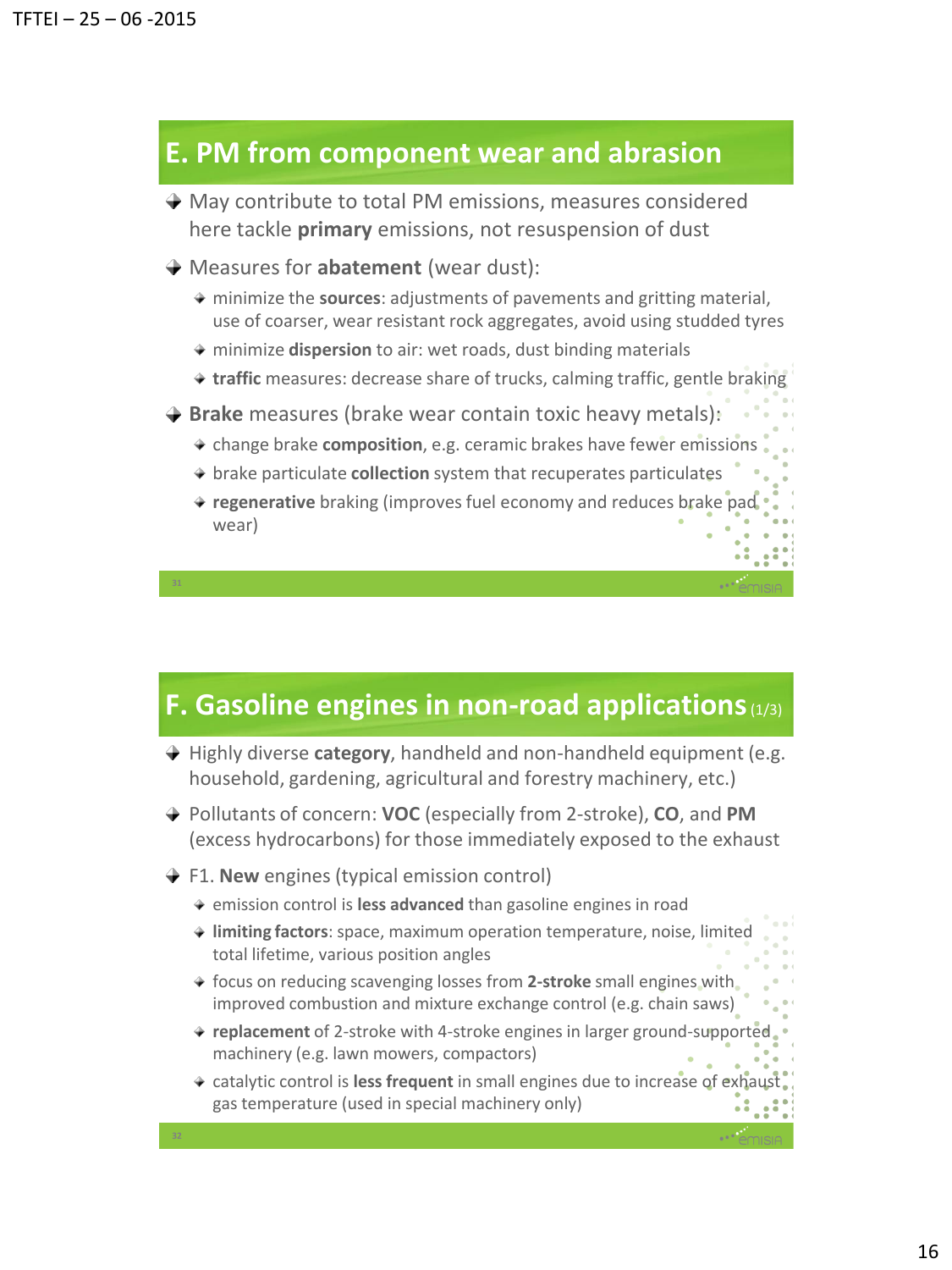### **F. Gasoline engines in non-road applications**(2/3)

- **→ F2. Existing** stock (in-use engines)
	- **Replacement:** because of very short lifetime (5-6 years) and relatively low cost, replacement of old machinery with new equipment complying with latest emission limits can be an effective measure
	- **Lubrication oil of good quality:** manufacturer approved lubrication oil of good quality and low additized (e.g. Ca-free and S-free) is important in multiposition tools and for good performance of any catalytic aftertreatment possibly used
	- **Aromatic free (alkylate) gasoline:** start up and normal (hot) operation emissions can be reduced, also reduces PAH, benzene, and other toxic content of pollutants liberated with evaporation

### **F. Gasoline engines in non-road applications**(3/3)

- **→ F3. Future** engines
	- **Combustion improvements:**
		- 4-stroke will continue to proliferate, expected to appear for smaller engines as well
		- hybrid engines, where lubrication is similar to 2-stroke, while combustion occurs in 4 strokes, eliminate scavenging losses
		- stratified scavenging for 2-stroke engines, where fuel-less air drives the exhaust out of the 2-stroke cylinder
	- **Evaporation control:**

- rather simplistic fuel system allows increased fuel evaporation
- usage of low permeability tanks and fuel lines is recommended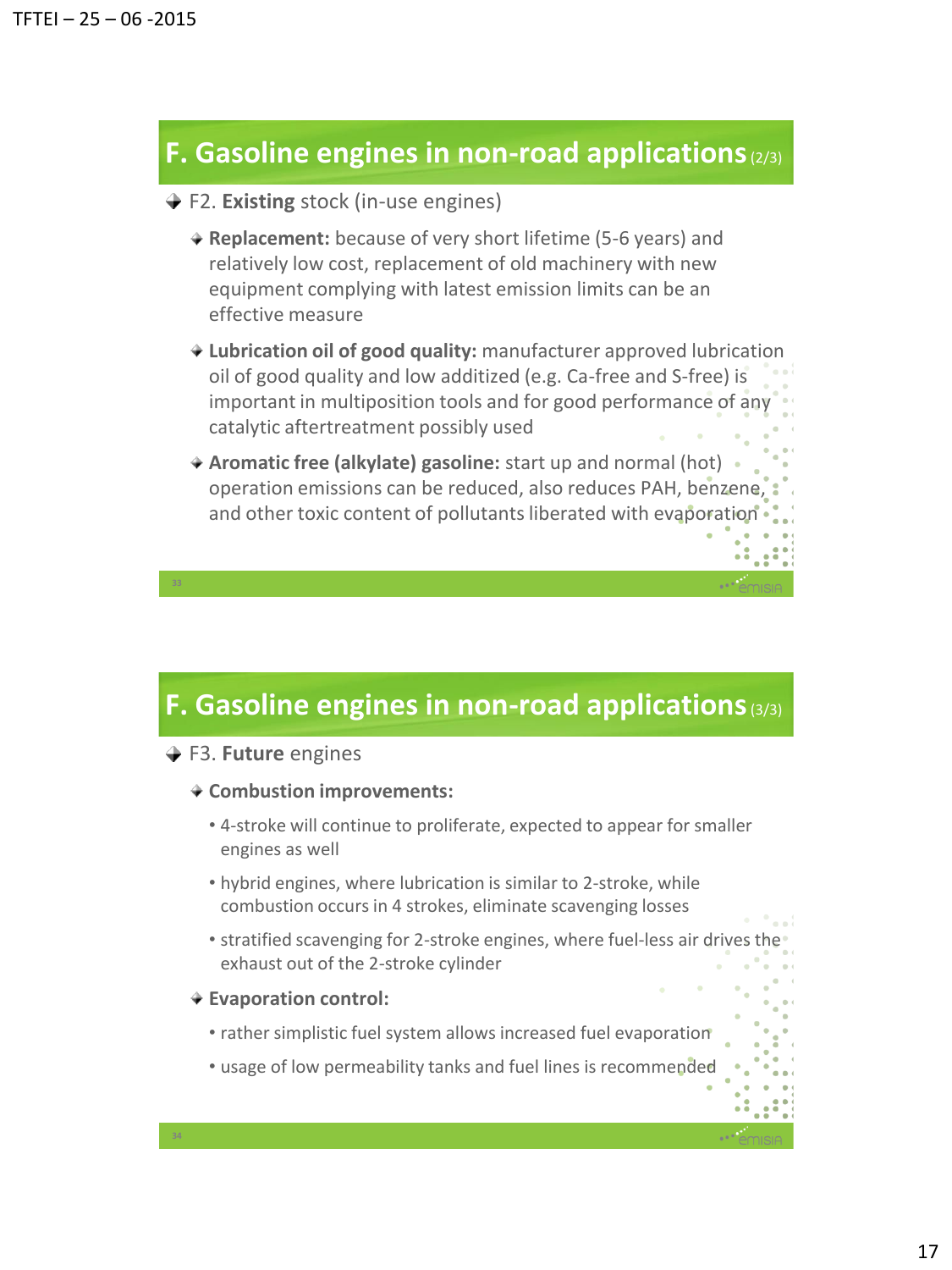### **G. Diesel non-road mobile machinery (NRMM) and rail** (1/4)

- Environmental problems similar to on-road HDVs: high **NO<sup>x</sup>** and **PM** emissions, VOC from **crankcase** emissions of older engines
- **→** Intense problem in **sensitive** environments, e.g. tunnels, mines
- **→ G1. New** engines (typical exhaust emission control/configuration)
	- **direct injection** diesel engine with turbocharging and intercooler
	- **EGR** may be present, but **SCR** is usually sufficient for NO<sub>x</sub> control
	- **ammonia slip catalyst** to achieve regulatory limit of 25ppm
	- for PM control, diesel oxidation catalysts (**DOC**) or particle oxidation catalysts (**POC**) are usually used
	- **★ wall-flow DPF is generally not necessary** to achieve Stage IV limits (this will change with the upcoming Stage V)



### **G. Diesel non-road mobile machinery (NRMM) and rail** (2/4)

### G2. **Existing** stock (in-use engines/machinery)

- Relative cost-benefit comparison of BAT candidates for NO<sub>x</sub>/PM reduction
- **Reference technology** considered for the assessment:
	- conventional CI diesel engine without aftertreatment (roughly corresponds to Stage IIIA)
	- **reference emission levels:** 5-15 g NO<sub>x</sub>/kWh and 0.2-1.0 g PM/kWh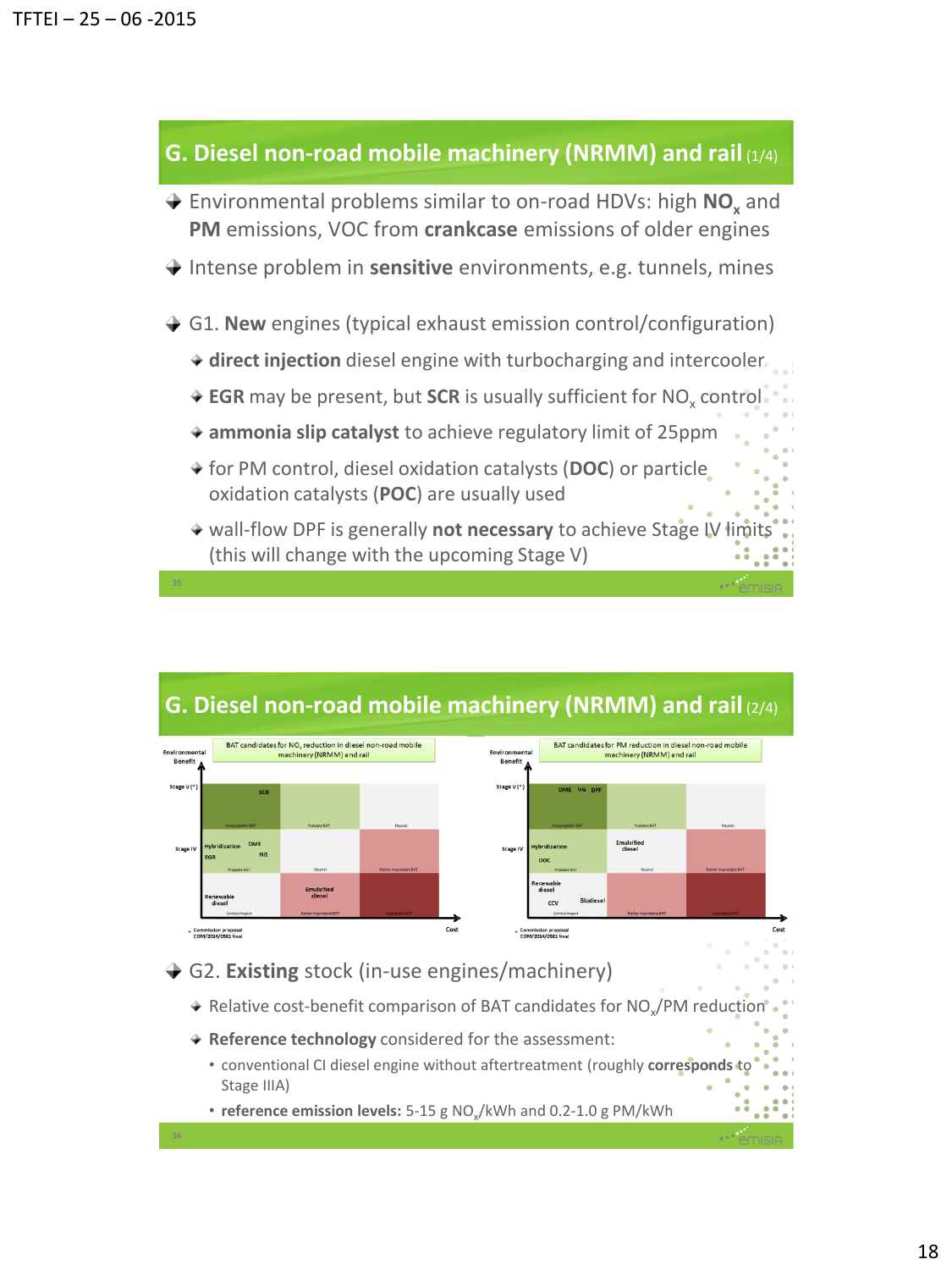### **G. Diesel non-road mobile machinery (NRMM) and rail** (3/4)

#### G2. **Existing** stock (in-use engines/machinery) (cont'd)

- $\triangle$  Based on cost-benefit comparisons and examining infrastructural, technical, and other limitations, following **recommendations** are made
- **SCR and DPF retrofits:** a widely used practice with usually very good results, which is important to achieve in sensitive environments (tunnels, mines)
- **Other retrofits:** i) **DOC** in combination with DPF and SCR, or as stand-alone in large-scale applications, being more tolerant to fuel sulfur than DPF, ii) **CCV** to control crankcase emissions, iii) EGR has **limited** potential due to technical difficulties integrating this on existing engines
- **Fuel switching:** i) only **renewable diesel** can be suggested for existing engines, but with moderate reductions, ii) NG, DME, and emulsified diesel **cannot not be recommended** for widespread implementation due to technical, economical, or other limitations, iv) biodiesel has **low** emission reduction effectiveness
- **Hybridization:** not at mass production yet and with limited experience
- **Repowering:** replacing only the existing engine with a new one can be an effective strategy because of the long useful lifetime of the machinery

### **G. Diesel non-road mobile machinery (NRMM) and rail** (4/4)

- **→ G3. Future** engines/machinery
	- **Emission control for diesel concepts:**
		- the major update expected in upcoming Stage V is the introduction of **wall-flow DPF** to control PM (and PN) emissions
		- in-use **recording** of emissions using PEMS will guarantee efficiency
		- SCR **optimization**, combination of SCR and DPF in same component
	- **Alternative fuels and powertrains:**

- more **difficult** to penetrate in NRMM market
- diesel combustion is by far **preferable** due to its high efficiency, durability, and torque characteristics
- concepts that **may** have a potential in the future: NG, DME, hybrid engines in specific applications, very limited current experience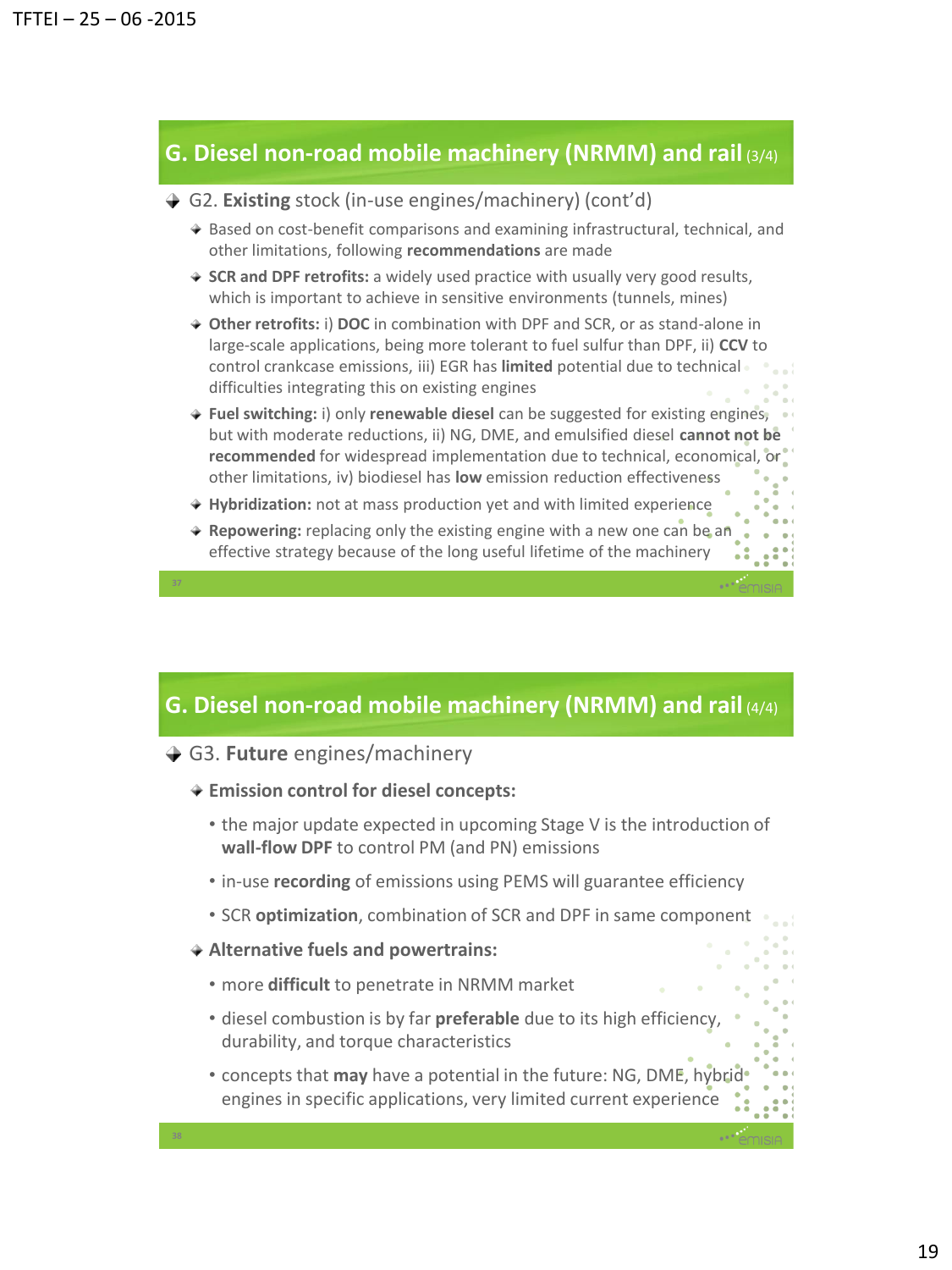### **H. Diesel vessels (inland waterways)**(1/2)

- Amongst the **longest** lived transport equipment (lifetime ≥ 30 years), only a small fraction of them are scrapped and replaced every year
- Measures targeting to **existing** ships are expected to have larger impact than those addressing new vessels only
- **NO<sup>x</sup> control with on-board aftertreatment devices:**
	- **SCR** systems conceptually similar to those used on road vehicles, attention to efficiency issues in low loads (<25%) and during slow steaming
- **PM control with on-board aftertreatment devices:**
	- $\rightarrow$  scrubbers, mostly known for SO<sub>x</sub> emission reduction, can have positive impact on PM (ideal for new vessels, technical difficulties in retrofitting)
	- DPF **cannot** be considered as a mainstream technology for ships, not ready for commercial operation, effect on PM not as high as in automotive/NRMM
- **→ SO<sub>v</sub> emissions control:** with low sulfur fuel

# **H. Diesel vessels (inland waterways)**(2/2)

**Alternative fuels: switch to LNG**

- control both **NO<sup>x</sup>** and **PM** and additionally eliminate most of **BC** emissions
- allow operators to reduce **dependence** on fossil fuel oil
- but, major **modifications** are required, hence, it is economical mainly for newly built vessels
- fuel **availability** is the largest obstacle against its more widespread use
- **★ attention to methane** emissions from natural gas use in ships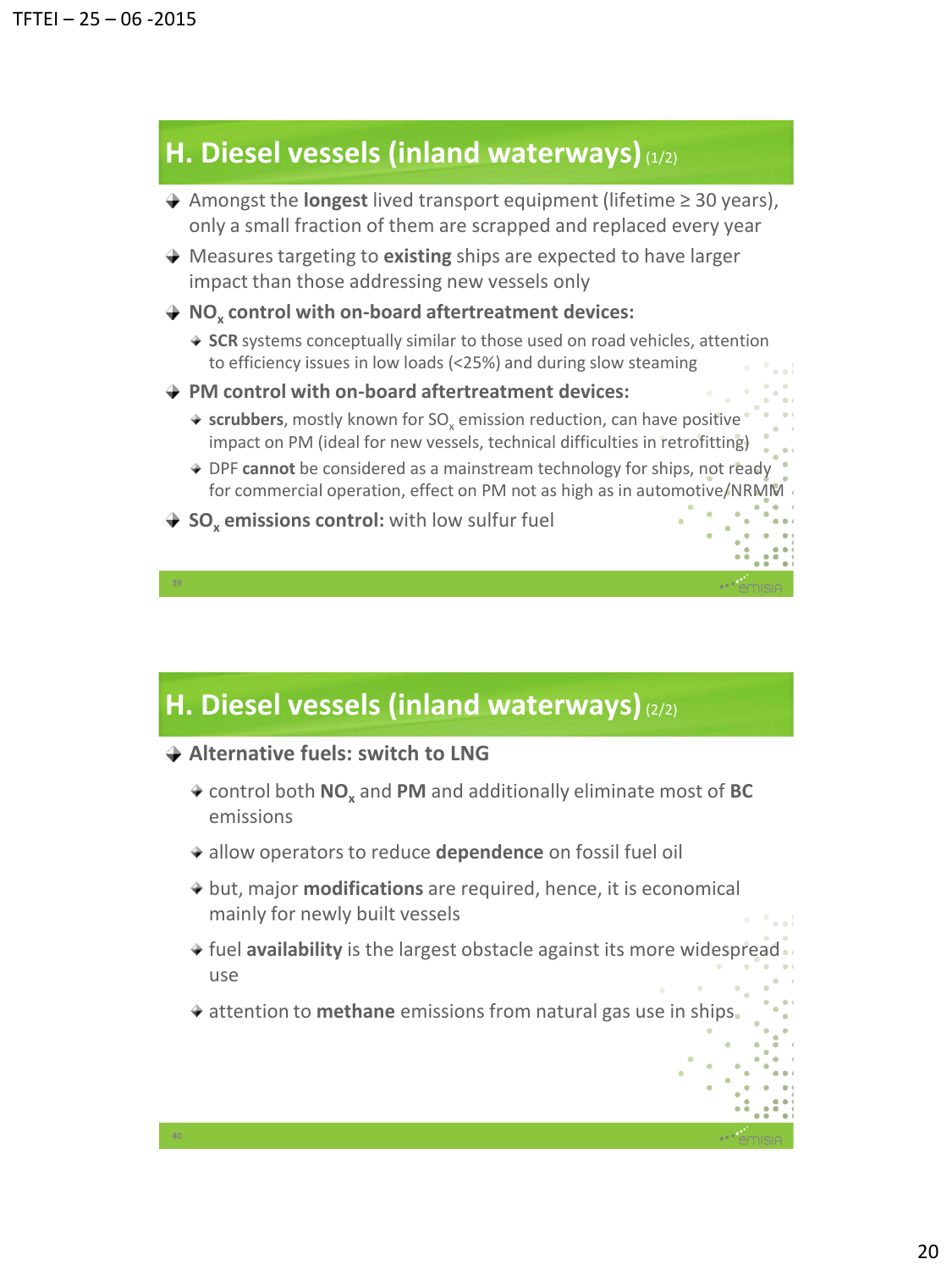## **I. Sea going ships**

- Domestic or international maritime ships use **same** diesel engines as inland waterways vessels (though somewhat larger), hence, **similar** onboard aftertreatment devices can be used, as well as switching to LNG
- $\rightarrow$  Additional issues related specifically to sea going ships
	- **Emission control areas (ECAs):** specifically designed coastal areas where more stringent emission requirements are mandated for ships. The emission control measures required in ECAs can be considered as BAT (e.g. particular fuels with maximum allowed sulfur levels, SCR, scrubbers)
	- **Fuel sulfur restrictions:** final targets for equivalent fuel sulfur content to be achieved with i) use of low sulfur diesel fuel, ii) switch to LNG, iii) scrubbers
	- **Port-level initiatives:** power to the ships while at berth provided by onshore units instead of running the ship engines (universally agreed power delivery specifications is a limiting factor in extending such programs)

### **J. Aircrafts**

**41**

- Low  $NO_x$  combustion and aircraft design improvements are emission control techniques implemented by the manufacturer
- **Low NO<sup>x</sup> combustion** is achieved with lean premixed combustion and clean combustor design, including design of fuel injector, thermal liner, dynamics and operability, while peak temperature and time spent at this temperature is limited
- **Aircraft design improvements** concern reduction of basic aircraft weight, improvement of aerodynamics and of overall specific performance of the engine, and design of aircrafts that fly at lower altitudes with reduced speed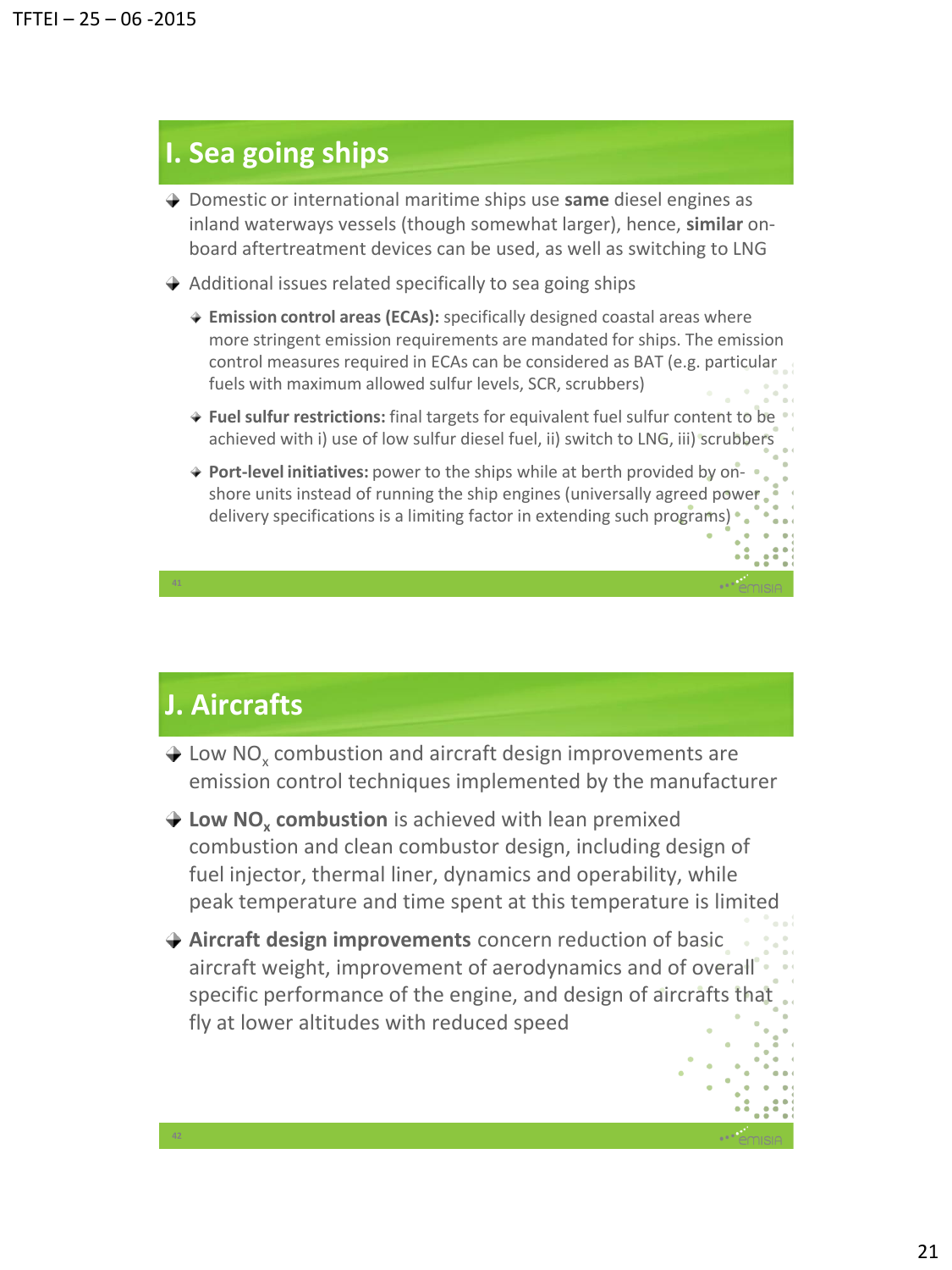### **K. Electric trams, metro, and trolley buses**

- $\rightarrow$  Do not generate tailpipe or evaporation emissions, however, they are a source of **heavy metal** emissions due to the wear of their components and **sparking** that occurs in the power lines
- $\rightarrow$  Using these public transportation systems is by itself an effective measure to improve air quality in cities, by **shifting** traffic from private cars (and diesel buses) on to cleaner and higher capacity electric means of transport
- $\rightarrow$  Indicative additional measures:

**43**

**44**

- **Fleet and network measures:** modernization of existing stock, fleet management optimization, increase of commercial speed through segregated tracks and traffic management measures, inspection and maintenance of rails
- **General measures:** make the usage attractive (e.g. by park and ride policies, low fare policies, expansion of network, new routes), increase intermodality and reduce trip duration, use advanced traffic management systems
- **Technology measures:** reduce friction by better design and materials, eliminate sparking by either mechanical or, most probably, electrical measures

### **L. Non-technical measures**

- A lot of discussion if they should be **named** "measures" or "techniques" or "policies" or "practices" or …
- In any case, they are **complementary** to the technical measures in order to assist in further emission reductions
- ◆ Directly comparing non-technical to technical measures could give **misleading** results
- Therefore, non-technical measures can rather be considered as **'good practices'** and have been referenced wherever deemed necessary
- $\rightarrow$  A short description of the most commonly used non-technical measures is summarized at the end of **Annex I** of GD
- **→** In addition to the measures described, various implementations may **differ in practice** and may be combined with specific funds and incentives schemes, tax exemption or tax reductions, etc.